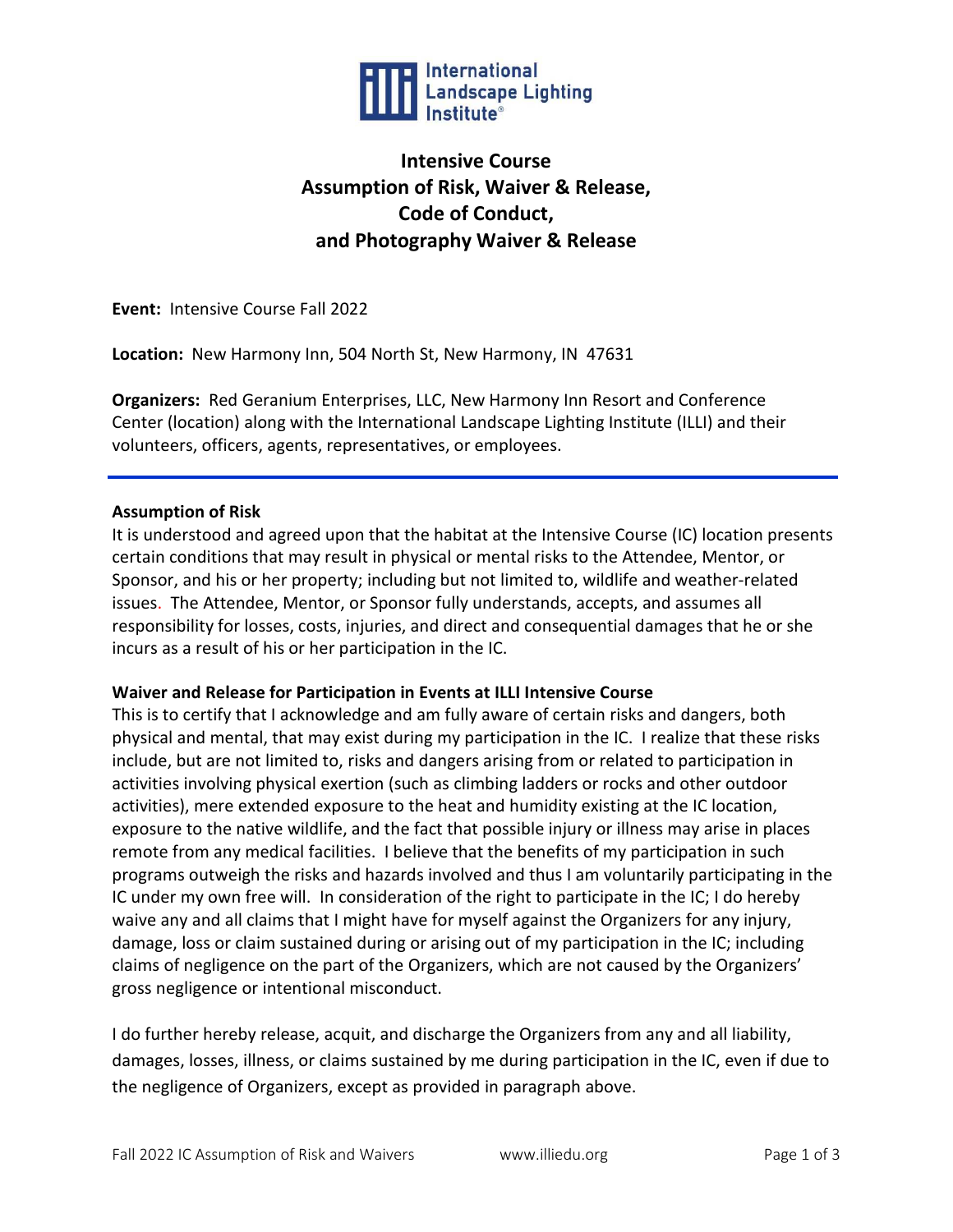

## **Code of Conduct**

The International Landscape Lighting Institute (ILLI) strives to create a professional and inclusive environment at the Intensive Course (IC) for all our attendees, visitors (who may include corporate or individual ILLI members), mentors, and sponsors.

First and foremost, ILLI is there to provide a learning environment for all attendees. To create a valuable experience for everyone, it is important to maintain appropriate conversations by being professional, courteous, and respectful to all.

ILLI welcome attendees from many different employment positions who have a wide variety of experience in lighting. Come with an open mind. ILLI believe everyone can learn something at the Intensive Course, even if someone has years of experience.

If you sell, distribute, manufacture, or otherwise market a product, service, or program please refrain from using ILLI as a platform to promote your company. Only those sponsors who are participating in the roundtable, lunch, or dinner promotional times, set aside for such a purpose, may engage in marketing and promotional messages at that time.

ILLI asks that sponsors be respectful of other sponsors and do not encroach upon the presentations of other sponsors.

The IC packs a lot into the schedule, so ILLI asks attendees to be on time for the lectures and actively participate in the field work to ensure a positive experience for everyone.

Refrain from disparaging remarks about the equipment, especially equipment from a competitor. The IC is a learning experience providing Attendees with the opportunity to work with equipment they may not be familiar with, or is not manufactured by the company they work for.

The IC is about design and offers a chance to work with a variety of equipment. ILLI may not have every option available for the class; but ILLI is grateful for the equipment that has been provided.

We ask that everyone be mindful of our Organizers and Location, their rules, and policies. This includes smoking, alcohol, and drugs. Drugs legal in some states may not be legal in all states and are not welcome at ILLI.

Failure to adhere to our code of conduct may result in being asked to leave the course without a refund.